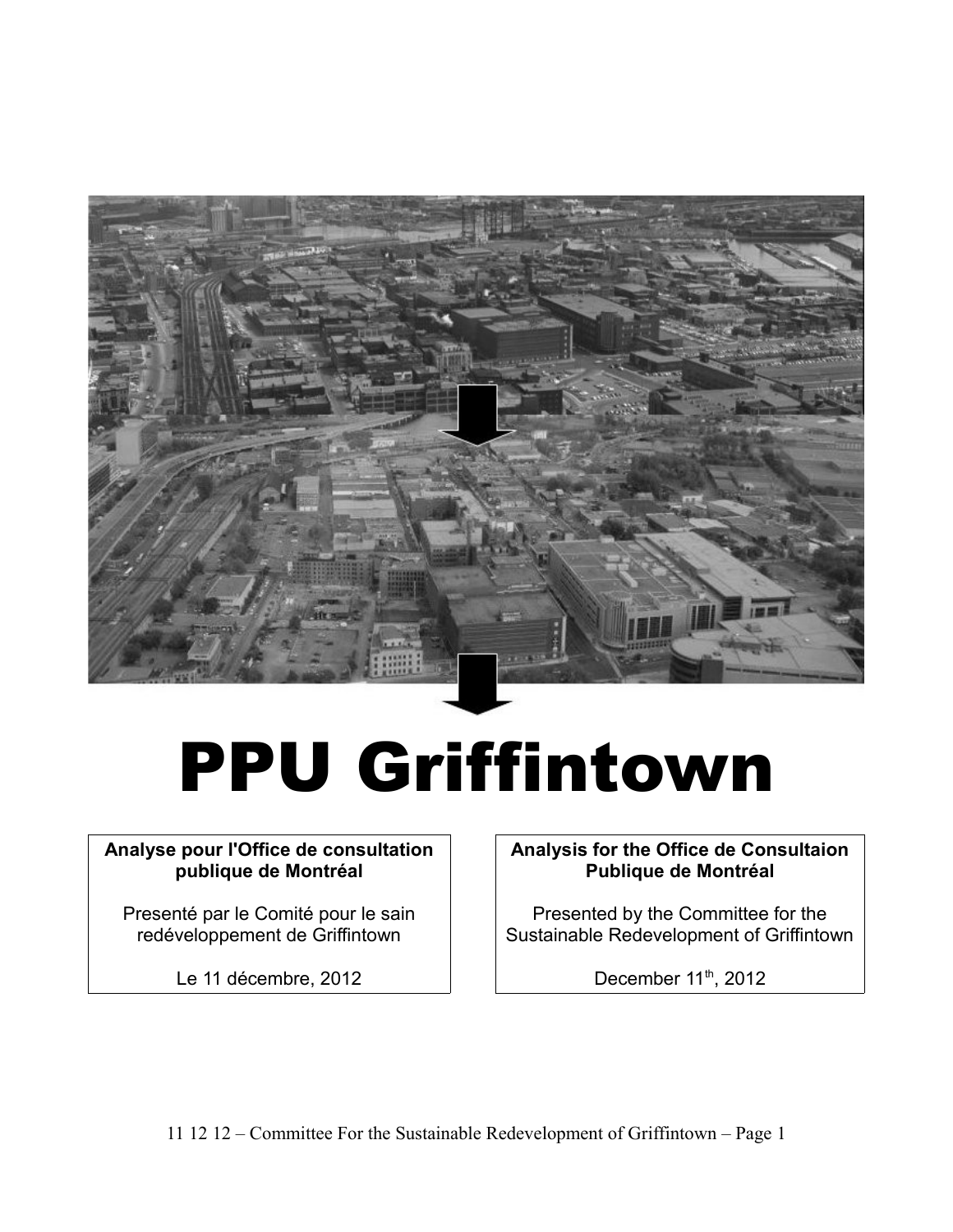### **The Committee for the Sustainable Redevelopment of Griffintown and its Mission**

The Committee for the Sustainable Redevelopment of Griffintown (CSRG) is a community organisation whose members live, work and/or own property in Griffintown. The CSRG's mission is to promote the redevelopment of Griffintown based on:

- respect for the neighbourhood's history, drawing upon it for inspiration
- respect of the existing and historically significant street grid
- respect for the architecture and construction materials specific to the neighbourhood
- respect for the environment and use of sustainable practices
- reasonable density at a human scale
- durable development for the new century

The CSRG promotes local projects and endeavours such as the Griffintown Cultural Corridor and the Griffintown Horse Palace Foundation.

The CSRG maintains the website **www.griffintown.org**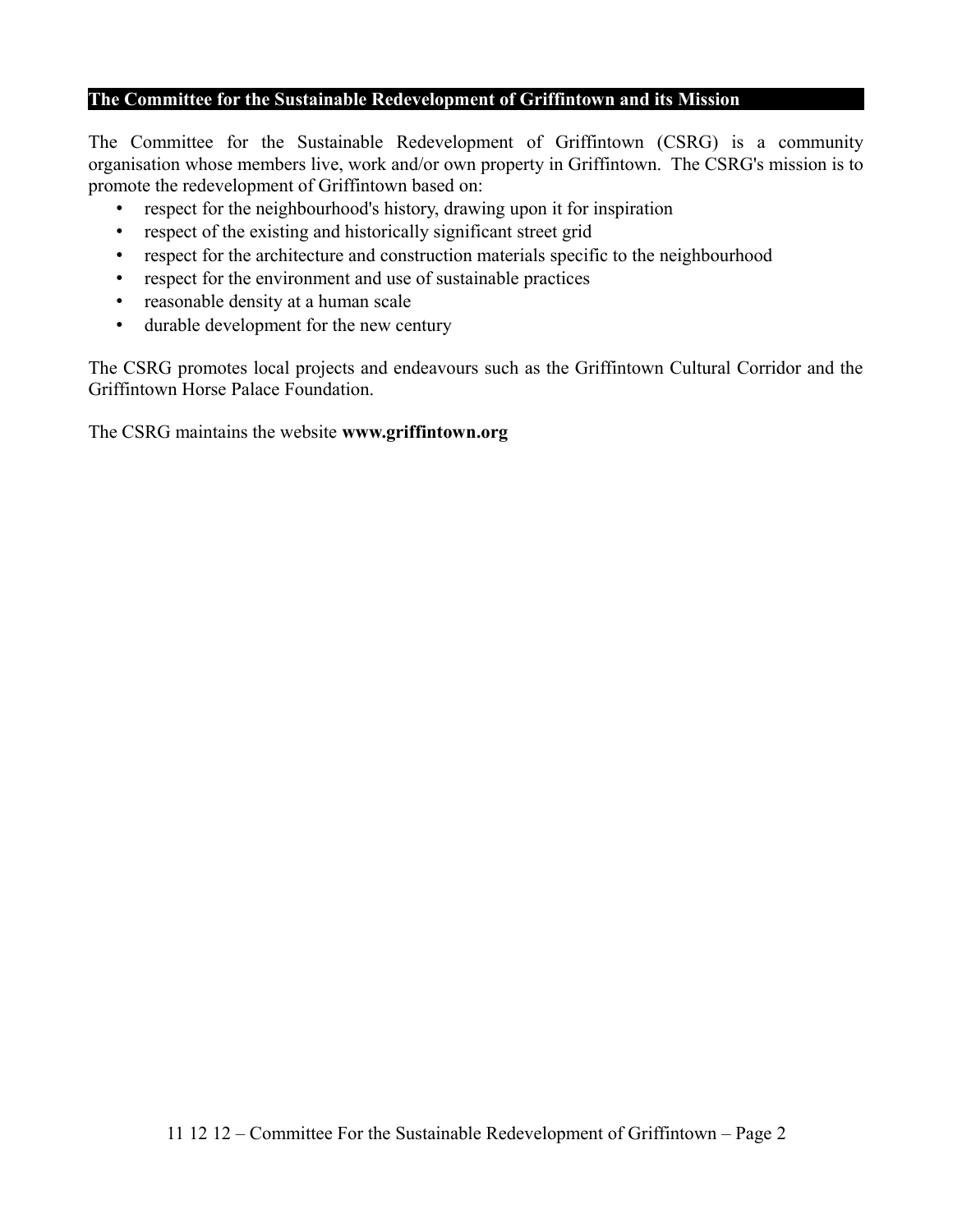### **OCPM Secteur Griffintown 2012 Consultations to Today's PPU**

In February 2012, the CSRG submitted and presented a brief entitled "Secteur Griffintown" to the OCPM. In that brief, among other things, we argued that short-term gains were driving a shortsighted development of the sector and recommended that measures be implemented to counter this practice.

We are pleased to remark that the resulting Griffintown PPU, subject to the present consultation, is of much higher quality than the recent Peel-Wellington and Quartier Bonaventure PPUs. Moreover, it is clear that the Griffintown PPU addresses many of the recommendations from the Secteur Griffintown report. In this respect, we commend the participants of the previous consultation, the OCPM and all those involved in drafting the Griffintown PPU.

However, a PPU is but one ingredient in the development of a neighbourhood and a community. Following the Secteur Griffintown consultation, both the City and the Borough continued to support *projets à la pièce* despite clear recommendations to the contrary, even in the face of popular opposition. A PPU is only as strong as those responsible for its implementation. Unfortunately, the CSRG has reason to believe that those responsible for its implementation continue to focus on short-term gains, as we will argue in the following sections.

## **Urban Planners and Market Forces vs. Organic Development**

At the OCPM conference of January  $20<sup>th</sup>$ , 2012, Kenneth Greenberg established the following key points in his presentation on redevelopment:

- the public sector is responsible for guiding development, not promoters
- it is imperative to build real neighbourhoods, not just condos
- redevelopment should not proceed as isolated projects, but rather as a music of their ensemble
- redevelopment requires flexibility to permit evolution and feedback

Addressing these points and the need to curb the existing boom-bust development cycle, at the public question period of November  $20<sup>th</sup>$ ,  $2012$ , Jeffrey Dungen, spokesperson for the CSRG asked what measures had been taken to encourage organic redevelopment of the neighbourhood. To this, Luc Gagnon, head of the Direction du développement économique et urbain (DDÉU) urban planning division, replied:

> *Je pense qu'on va s'entendre qu'une croissance organique, c'est la nature qui la décide généralement. Puis évidemment, dans le cas de la construction, la nature n'est pas tellement présente, c'est plutôt les forces du marché qui sont là.[1](#page-2-0)*

Mr. Gagnon appears to dismiss the possibility of organic growth, suggesting that market forces dicate the pace of construction. He proceeds to say:

> *La Ville n'a aucun contrôle sur le rythme de développement du territoire. Dans la mesure où le zonage donne des droits de développement, un propriétaire – vous, par exemple, vous avez un terrain, vous pouvez déposer une demande de permis et pouvoir*

11 12 12 – Committee For the Sustainable Redevelopment of Griffintown – Page 3

<span id="page-2-0"></span><sup>1</sup> Transcription de l'audience publique sur le PPU Griffintown, 20 novembre, 2012, p. 92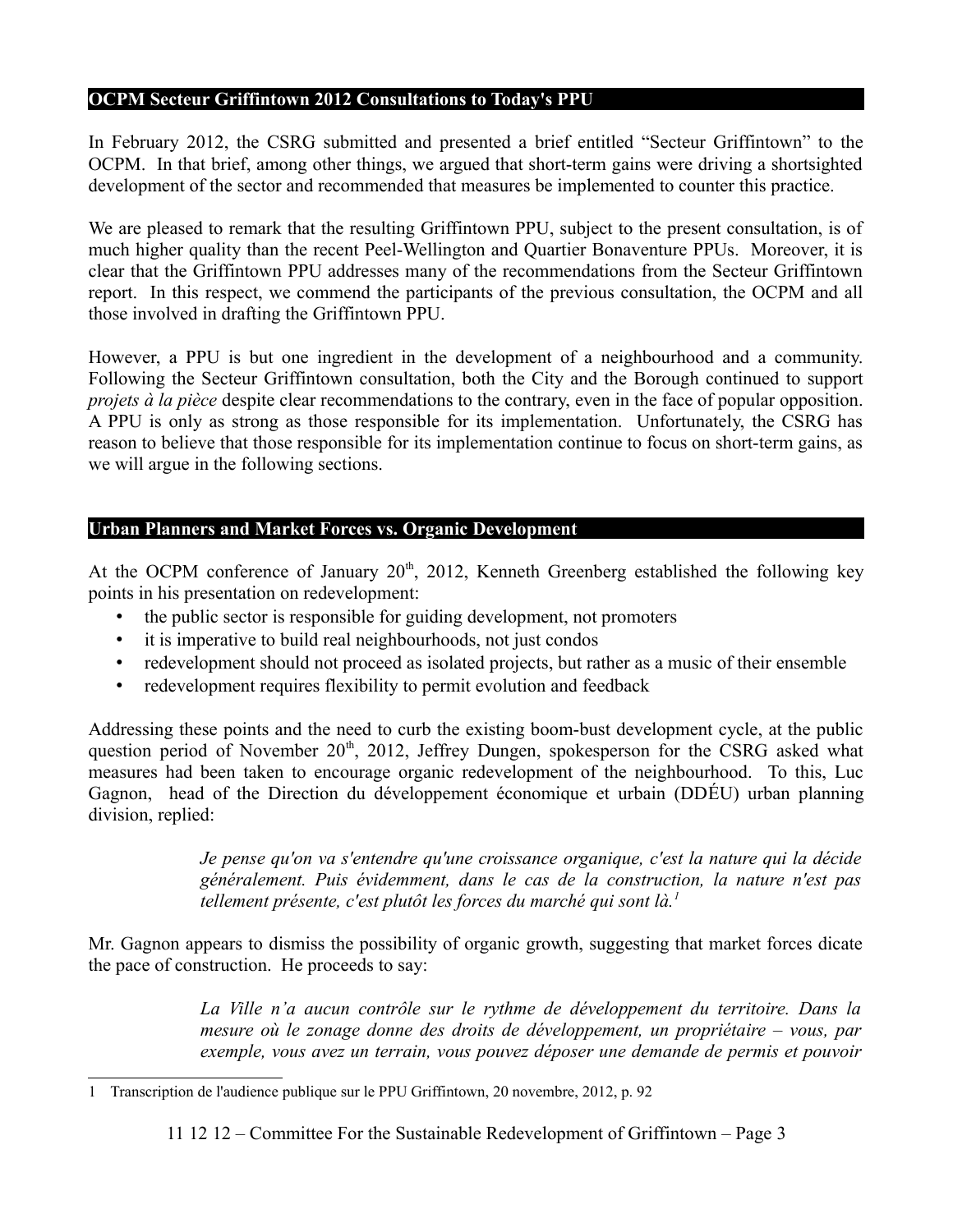### *construire.[2](#page-3-0)*

Incredibly, Mr. Gagnon argues that the City is powerless to control the rhythm of development, an essential part of Mr. Greenberg's recommendations. The CSRG invites readers to recall that over the four decades leading up to the Peel-Wellington PPU, the City and its urban planners successfully controlled the rhythm of development, to one of stagnation, through zoning policies. The City has the power to again control this rhythm today via the zoning policies of the Griffintown PPU.

Instead, the DDÉU chooses not to use the tools available to them. This hands-off approach to urban planning allows promoters to guide development, results in condos instead of neighbourhoods, and lacks harmony and a mechanism to permit evolution and feedback. As we will argue in the next section, this represents urban planning for "business as usual".

#### **Urban Planning for "Business as Usual"**

At the the public question period of November  $20<sup>th</sup>$ , 2012, the president of the consultation, Irène Cinq-Mars, followed up Mr. Dungen's question by asking:

> *Je me rends compte que souvent, sous-jacent à plusieurs des questions, une des préoccupations c'est qu'en ayant recours à des échanges arrondissements - promoteurs via les projets particuliers, par exemple, qu'on multiplie les amendements. On pourrait multiplier certains amendements au règlement. Peut-être que j'ai mal compris? Est-ce que vous auriez pu changer directement le plan dans le PPU ou c'est la [seule] façon de procéder?[3](#page-3-1)*

Mr. Gagnon responded by indicating that this is the manner in which the City normally proceeds. In a follow-up question, Mr. Gagnon stated:

> *Chaque projet particulier fait l'objet d'une consultation publique par l'arrondissement. Et je ne me trompe pas en disant que chaque projet particulier est également susceptible d'approbation référendaire aussi.*

In other words, the urban plan allows promoters and politicians to continue the practice of *projets à la pièce*. And while it is true that every special project is subject to public consultation and allows the possibility of a referendum, in reality, the odds are firmly stacked in favour of the promoters and the politicians. Consider the Lowney Phase 8 special project discussed in our "Secteur Griffintown" brief or the recent Le Canal special project discussed on our website<sup>[4](#page-3-2)</sup>. Despite tireless efforts by citizens to improve unpopular aspects of these projects, they were nonetheless authorised with only token refinements.

The Griffintown PPU and the attitude of the urban planners of the DDÉU clearly indicates that all intentions are to continue business as usual. In the next section we discuss the results of this practice.

<span id="page-3-0"></span><sup>2</sup> Transcription de l'audience publique sur le PPU Griffintown, 20 novembre, 2012, p. 92

<span id="page-3-1"></span><sup>3</sup> Transcription de l'audience publique sur le PPU Griffintown, 20 novembre, 2012, p. 94

<span id="page-3-2"></span><sup>4</sup> http://griffintown.org/projects/sonoco/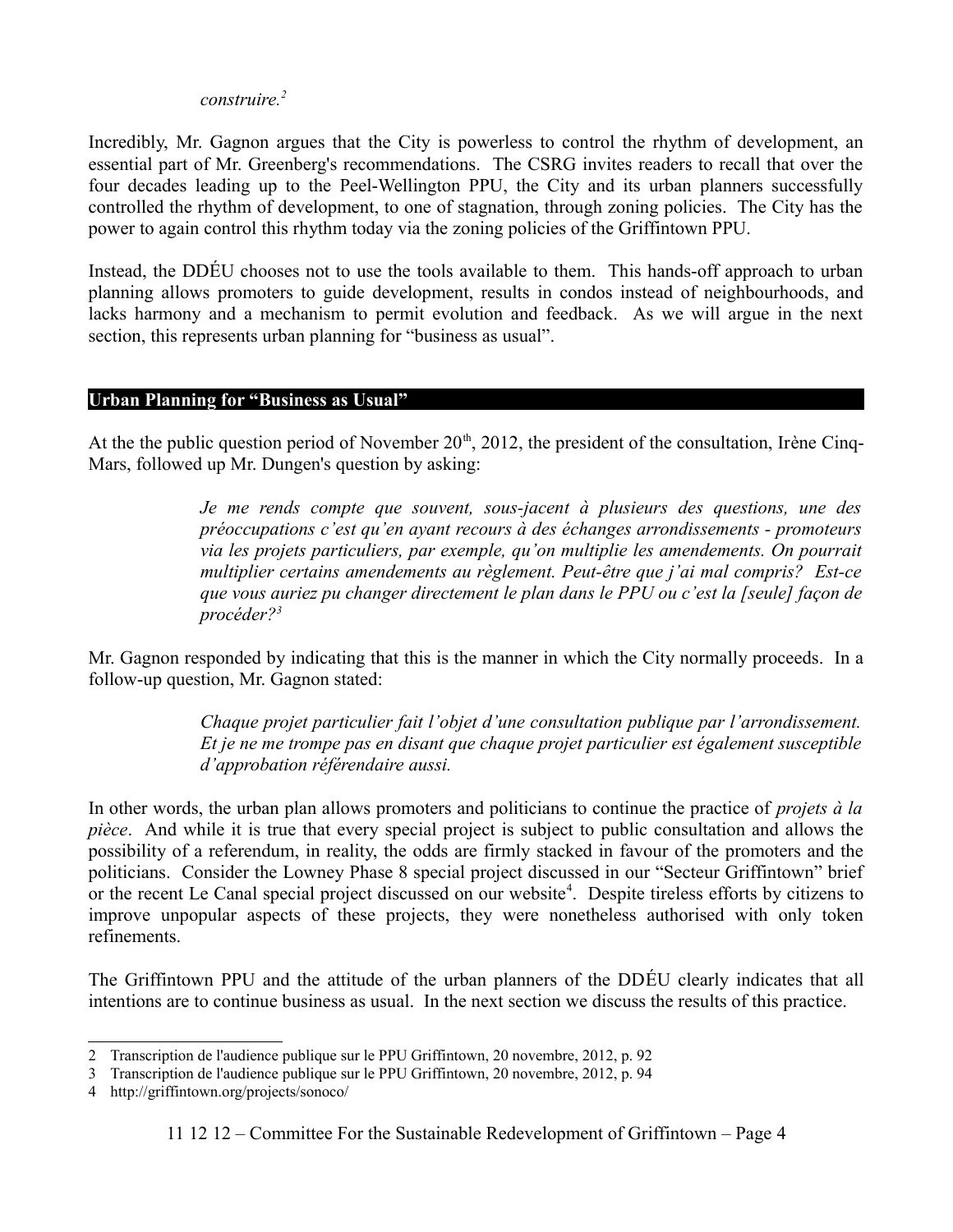#### **Building Condos, not Neighbourhoods**

What have market forces and *projets à la pièce* produced together in less than five years? Condos. A bubble of over seven thousand condos in the sector, with even more planned. Condos strongly biased toward a single-bedroom configuration. Condos that would not look out of place in Brossard, Laval or almost any North American city.

A neighbourhood has an identity. Griffintown's identity is being erased by rampant, cookie-cutter development. How can Griffintown expect to emerge as a viable neighbourhood?

In the next section, we argue that Griffintown has a unique culture, rooted in its history, which defines its identity as a neighbourhood.

#### **Griffintown: a Different Kind of Community**

Imagine  $19<sup>th</sup>$  century Griffintown. It boasts innovation. It is the birthplace of the industrial revolution in Canada and it grows around its novel, planned street grid. It is mired in scandal. The land on which it exists had been usurped by Mary Griffin, and the few rights of its workers are left in the hands of their industrialist patrons. Griffintown is a place where survival is assured only by the strength of its citizen community.

The theme of innovation, scandal and survival is core to Griffintown's history and, in fact, defines its culture.

Imagine Griffintown in 2007. Innovators occupy and repurpose its ageing industrial structures, transforming them into businesses, art spaces and the first condo projects. Scandal arrives in the form of the Peel-Wellington PPU, designed to suit a single promoter and exempt from OCPM consultation. Facing expropriations and an unpopular project, the need to survive manifests itself in a community of property and business owners, artists and gentrifiers working together to combat this threat.

The CSRG itself emerged from this community, formed in the innovation, scandal and survival central to Griffintown culture. Put another way, community exists in Griffintown not because it is a "safe" place to live and work, but rather, precisely the opposite!

Griffintown is a unique neighbourhood with a rich history and culture that defines its identity. And this identity must be preserved in order for Griffintown to remain a viable neighbourhood, rather than a run-of-the-mill, undifferentiated residential redevelopment project. In the following section we discuss how this may be achieved by leveraging the current hands-off approach to redevelopment.

#### **Hands-Off Development as an Identity**

Taking advantage of the fact that the City prefers a hands-off approach to redevelopment, we recommend that the entire sector be zoned for mixed usage, without any restrictions. There should be no artificial barriers to new developments aside from the proposed maximum height restrictions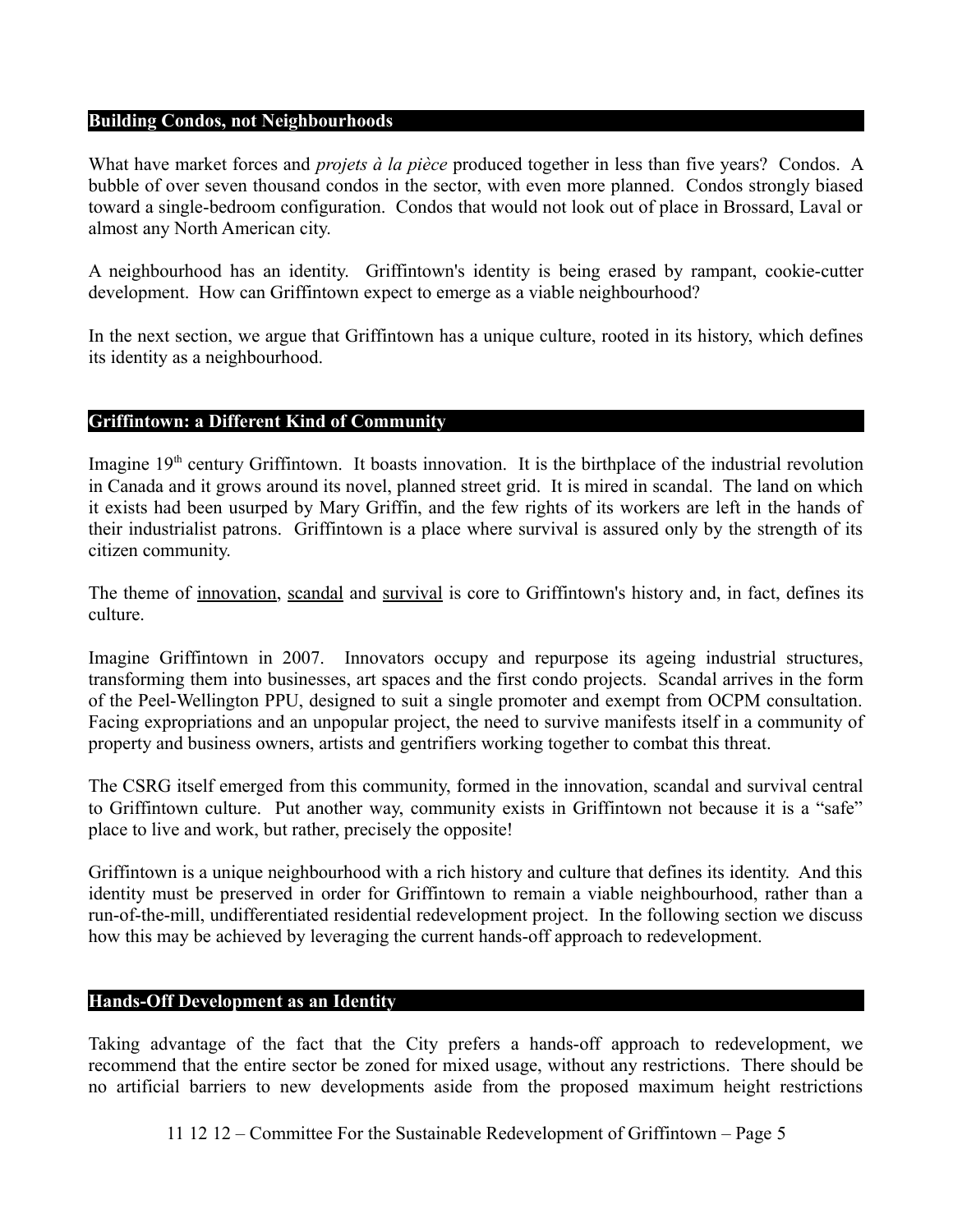(minimum heights could be abolished). Any developer would have the ability to develop their property as they see fit, so long as the maximum heights are respected. Any owner would have the ability to repurpose their building as they see fit. In other words, redevelopment would be completely open and free from political and municipal meddling through special projects and other means.

The reasoning behind this recommendation is simple: it allows for maximum innovation, favours no single promoter or property owner, and ensures that Griffintown never feels predictable or "safe". It echoes the history of the neighbourhood where factories, commerces, homes and even farms coexisted. It encourages the growth of a community out of a necessity to survive.

For instance, imagine the extreme example where an intrepid owner decides to convert their property into a hog farm. One would expect this to face community opposition, and the community would have take it upon themselves to find a resolution. Citizen participation in the Peel-Wellington, Bassins du Havre, Quartier Bonaventure and Secteur Griffintown projects has clearly demonstrated this capacity. In fact, since the time of the Peel-Wellington PPU, the defining characteristics of Griffintown are all products of its community: Cultural Corridor, New City Gas and Nuit Blanche, Horse Palace preservation, etc.

Historically, Griffintown culture has been defined by innovation, scandal and survival. This created a neighbourhood with a strong identity and community in the  $19<sup>th</sup>$  century.  $21<sup>st</sup>$  century Griffintown can rekindle this strong identity and community through development of this same culture. A Griffintown defined by Griffintowners is an authentic neighbourhood with a vibrant community.

## **Critique of the PPU with Respect to the CSRG Mission**

This section discusses conflicts between the PPU and the CSRG's mission, presented in the first section of this brief.

#### **Haymarket Square and Quartier Bonaventure**

In order to promote East-West links with Quartier Bonaventure and Old Montreal, and in respect of the history of the neighbourhood, the proposed park bordered by William, Ann, Ottawa and Dalhousie streets should be relocated to the former Haymarket Square site bordered by St-Paul, de l'Inspecteur, William and Duke streets. Additional details may be found in the brief presented by the CSRG to the OCPM at the Quartier Bonaventure consultations.

#### **Dalhousie Street**

To respect the historically-significant street grid, Dalhousie Street must respect its original orientation between Ottawa and William Streets, and must not extend beyond William Street. Moreover, a proposed alternative to the existing bus corridor in Griffintown may be found in the brief presented by the CSRG to the OCPM at the Quartier Bonaventure consultations.